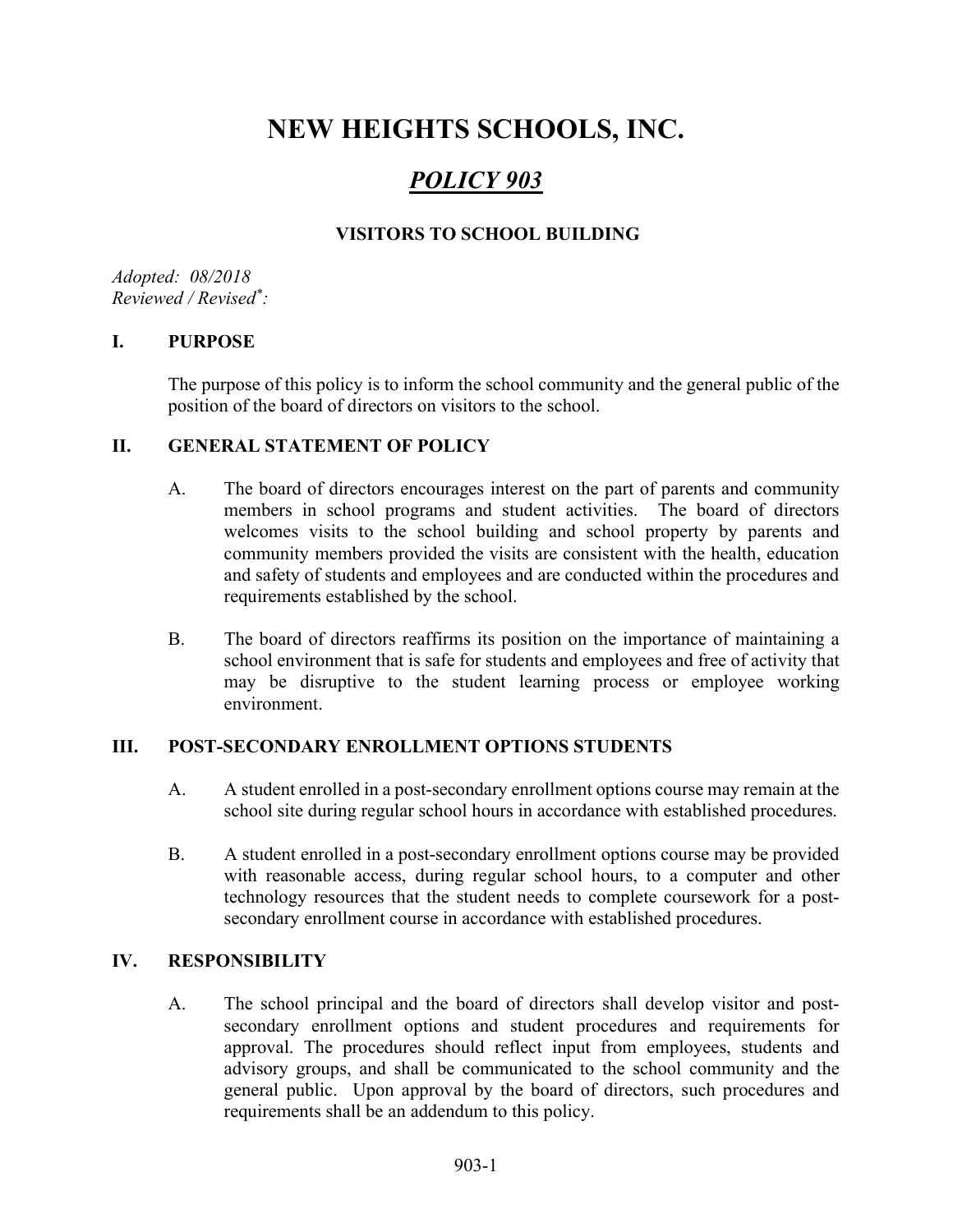B. The principal shall be responsible for providing coordination that may be needed throughout the process and to provide for periodic board of directors review and approval of the procedures.

## V. VISITOR LIMITATIONS

- A. An individual, post-secondary enrollment options student, or group may be denied permission to visit a school or school property or such permission may be revoked if the visitor(s) does not comply with the school procedures and regulations or if the visit is not in the best interest of students, employees or the school.
- B. Visitors, including post-secondary enrollment options students, are authorized to park vehicles on school property at times and in locations specified in the approved visitor procedures and requirements which are an addendum to this policy or as otherwise specifically authorized by school officials. When unauthorized vehicles of visitors are parked on school property, school officials may:
	- 1. move the vehicle or require the driver or other person in charge of the vehicle to move it off school property; or
	- 2. if unattended, provide for the removal of the vehicle, at the expense of the owner or operator, to the nearest convenient garage or other place of safety off of school property.
- C. An individual, post-secondary enrollment options student, or group who enters school property without complying with the procedures and requirements may be guilty of criminal trespass and thus subject to criminal penalty. Such persons may be detained by the school principal or a person designated by the school principal in a reasonable manner for a reasonable period of time pending the arrival of a police officer.

| <b>Legal References:</b> | Minn. Stat. § 123B.02 (General Powers of Independent School Districts) |
|--------------------------|------------------------------------------------------------------------|
|                          | Minn. Stat. § 124D.09 (Post-Secondary Enrollment Options Program)      |
|                          | Minn. Stat. $\S$ 128C.08 (Assaulting a Sports Official Prohibited)     |
|                          | Minn. Stat. $\S$ 609.605, Subd. 4 (Trespasses on School Property)      |

Cross References: